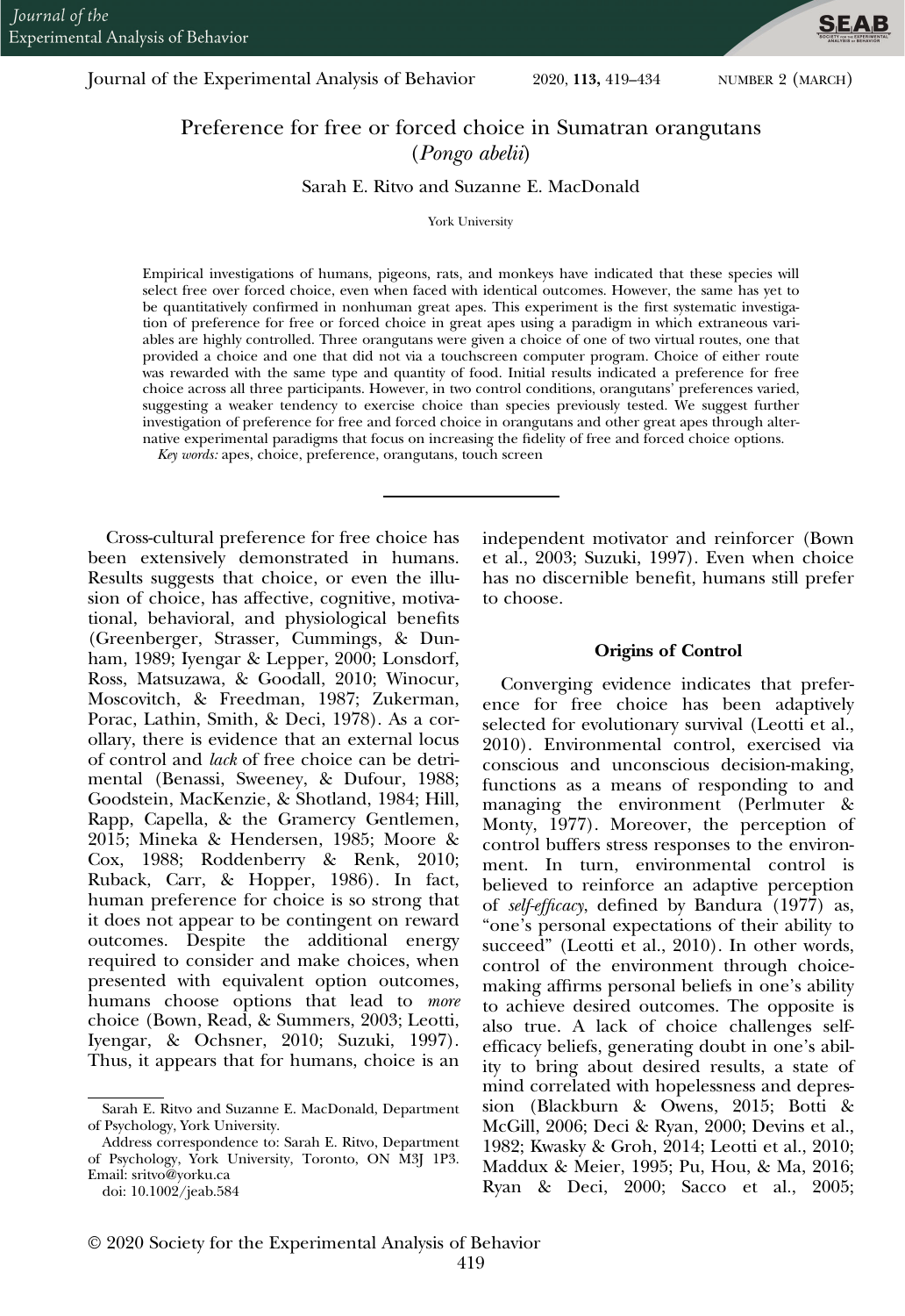Schwarzer, 2014; M. E. P. Seligman, 1975; Shnek et al., 1997).

### Nonhuman Animals (NHAs), Choice and Control

Although analogous investigations of choice and control in nonhuman animals (NHAs) are comparatively sparse, existing data indicate that several NHA species also prefer to control their environment by exercising choice (Perdue, Clay, Gaalema, Maple, & Stoinski, 2012). Catania (1975) and Catania and Sagvolden (1980) found that when given the option between two keys, one that led to a free choice, the other to a forced choice, pigeons (Columba livia domestica) reliably chose the free-choice option even when food reward outcomes were equated. Similarly, when offered either a direct route, or a choice of maze routes, Voss and Homzie (1970) found that laboratory Sprague–Dawley rats (Rattus norvegicus) reliably selected the option that allowed choice despite the fact that both paths led to the same destination. Moreover, Singh (1970) found that rats demonstrated a preference to work for rewards by bar pressing rather than to 'free-load' (i.e., receive unearned rewards), thereby demonstrating a preference to control the environment by choosing when food becomes available. This behavior persisted even when the amount of bar pressing required to access food was varied or when food could be obtained faster by freeloading.

There is also indication that choice—or the lack thereof—has affective, motivational, and physiological effects on NHAs (Beran, Klein, Evans, Antworth, & Chan, 2007; Catania, 1975; Catania & Sagvolden, 1980; Lonsdorf et al., 2010; Suzuki, 1999; Voss & Homzie, 1970; Washburn, Hopkins, & Rumbaugh, 1991). When giant pandas (Ailuropoda melanoleuca) were provided a choice to access alternative exhibit areas, they exhibited fewer signs of behavioral agitation and lower urinary cortisol than when they were not provided such choice (Owen, Swaisgood, Czekala, & Lindburg, 2005). Likewise, when captive polar bears (Ursus maritimus) were provided the choice to access an indoor enclosure during the daytime, they demonstrated decreased stereotypies and increased social play, behaviors associated with decreased anxiety and psychological distress (Ross, 2006). Faircloth (1974) found that for

rats receiving pleasant electrical stimulation, the effectiveness of the intervention was enhanced when rats controlled treatment onset. Inversely, Weiss (1971) found that ulceration was more frequent and extensive in rats subjected to electric shock over which they had no control. Perhaps most famously, in classic studies by Seligman (1975, 1992), both laboratory rats and domesticated dogs (Canis familiaris) exposed to uncontrollable aversive conditions developed 'helpless' behavior, termed learned helplessness (Overmier & Seligman, 1967). After receiving shock treatment that they could not control, when these NHAs were provided the opportunity to escape the electric shocks, they no longer attempted to do so. Overmier and Seligman(1967) and Seligman and Beagley (1975) concluded that once NHAs learn that their responses have no effect on avoiding aversive stimuli (e.g., after failing to avoid electric shocks), they stop attempting to do so, even when explicitly provided an opportunity.

Several species of monkeys have also demonstrated preference for free choice. Suzuki (1999) observed that long-tailed macaques (Macaca fascicularis) reliably chose a freechoice option with multiple alternatives over a forced choice with a preferred alternative. Likewise, Perdue, Evans, Washburn, Rumbaugh, and Beran (2014) found that both capuchin monkeys (Cebus apella) and rhesus macaques (Macaca mulatta) showed a preference for choosing task order over having task order randomly assigned. This preference held even when the assigned task was made tangibly attractive in other respects. For example, several monkeys in Perdue et al.'s (2014) study maintained a preference to choose task order, even when the alternative was assignment to a task they had previously *preferred* over others.

Research also indicates that choice improves NHP performance on cognitive tasks. When capuchin monkeys were provided control over the order of computer-delivered tasks, they performed significantly better on several aspects than when task order was predetermined (Beran et al., 2007). Likewise, in a computer-delivered study, rhesus macaques performed better when provided a choice of which tasks to perform than when they were assigned tasks (Washburn et al., 1991).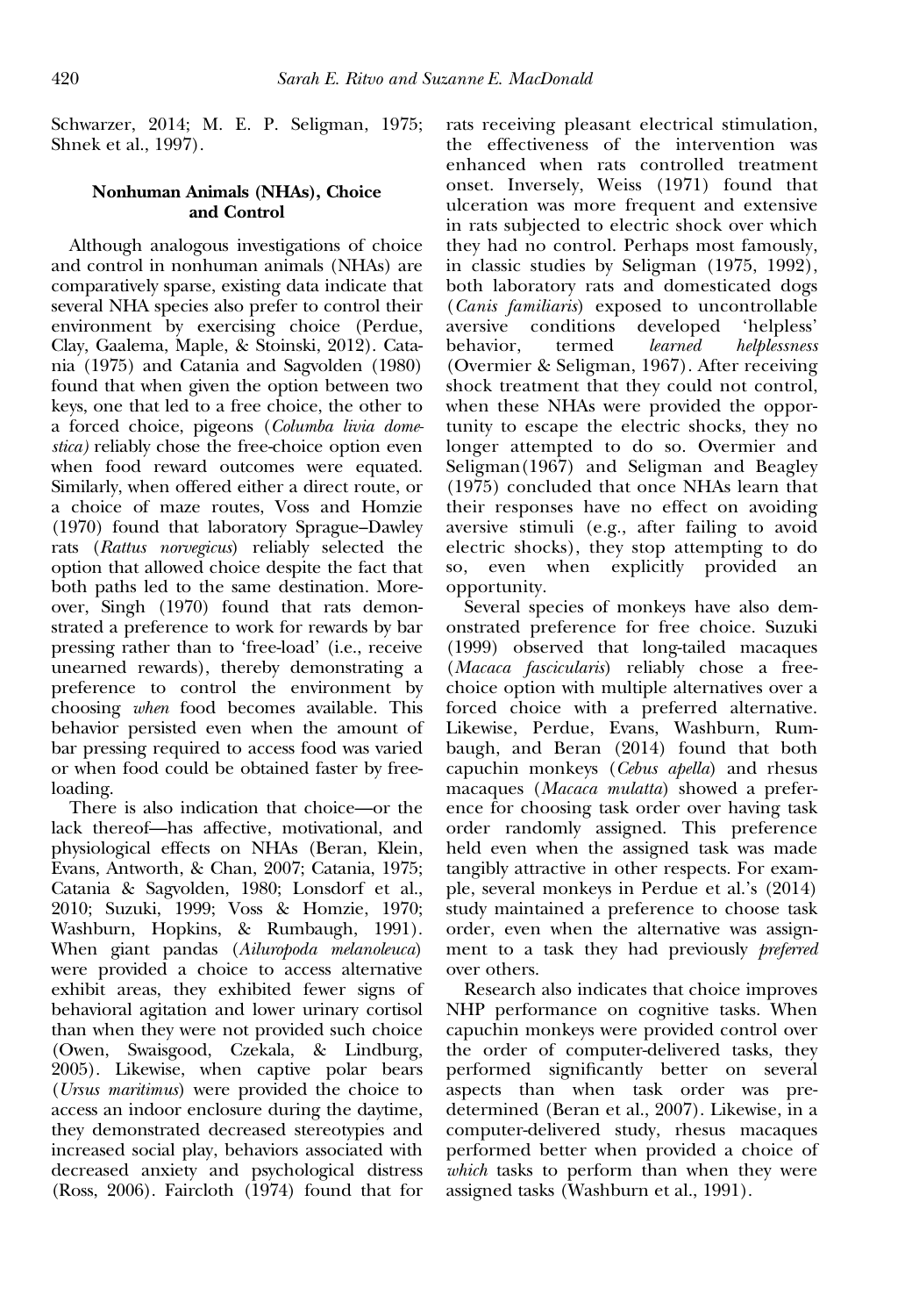Together these findings suggest that, like humans, several NHA species from varying genera, (a) value control, (b) seek opportunities to choose, and (c) benefit from exercising environmental control via provision of choice (Perdue et al., 2014).

#### Great Apes

Investigation of great apes' preferences for choice and environmental control have generated more diverse results. Morimura (2003) found that chimpanzees (*Pan troglodytes*) spontaneously elected to use tools to access tube feeders when they were available, irrespective of the fact that they also intermittently used their mouth and hands to access the feeders instead. Morimura argued that these results indicate chimpanzee preference for employing all choices available (i.e., mouth, hands, and tools). Lonsdorf et al. (2010) have reported that providing chimpanzees a choice of enrichment videos resulted in lower frequencies of anxiety-induced scratching than when this choice was not provided. Similarly, Kurtycz, Wagner, and Ross (2014) found that providing chimpanzees the choice to access outdoor enclosures resulted in more frequent social and self-directed behaviors (i.e., grooming and playing) and higher levels of activity. This held true even when the chimpanzees did not exploit the choice provided. They contend that these behavioral observations are collectively indicative of a general increase in chimpanzee arousal levels. Kummer (1968) has also drawn links between decision making and increased self-directed behaviors in his field studies of Hamadryas baboons (Papio hamadryas). However, it is important to consider that heightened arousal can also be a negative indicator of affect (e.g., anxiety is also considered a heightened state of arousal), and in great apes, self-directed behaviors can indicate distress. Therefore, Kurtycz et al.'s and Kummer's results could alternatively suggest that this type of choice or decision making was anxietyprovoking for the NHAs observed. Intriguingly, when Kurtycz et al. (2014) tested gorillas (Gorilla gorilla gorilla) in the same conditions, more frequent inactivity and lower levels of feeding and object manipulation were observed in the freechoice condition. Again, these behavioral observations are open to selective interpretation. Inactivity could be construed as indicators of

either boredom or relaxation. In contrast, Bloomsmith, Ross, and Baker (2000) found that provision of chimpanzee choice had no observable effects. When chimpanzees that were provided control over a computer task were compared to a yoked group who could see the same display and received the same rewards, but were only passively involved in the task, no differences in behavioral measures of well-being (i.e., levels of activity, self-directed behaviors, scratching, or stereotypes) were observed between the two groups.

Together these results suggest that humans and monkeys exhibit a preference for choice and that the ability to choose can have beneficial effects. However, great ape preferences for choice and the effects of choice on great apes remain unclear.

Modelled after Catania and Sagvolden's (1980) concurrent-chain paradigm, the purpose of this study was to explore whether orangutans prefer free or forced choice when the outcome of their choices is held constant. Orangutans have proven motivated to participate in computer-delivered empirical investigation, capable of color vision, and show sufficient visual acuity for the required study tasks, making them an ideal species for this line of enquiry (Adams & MacDonald 2018, Anderson, 2011; Tigges, 1963). This is the first systematic investigation of preference for free choice in great apes using a paradigm in which extraneous variables were highly controlled.

#### Method

# Participants

The study group consisted of three Sumatran orangutans (Pongo abelli) housed at the Toronto Zoo: two females (Ramai, 32 years old, and Sekali, 25 years old), and one male (Budi, 11 years old). Participants were not related to one another and had been trained to use a dowel to operate a touchscreen computer for previous studies investigating music and visual preferences (Adams, Wilkinson, & MacDonald, 2017; Ritvo & MacDonald, 2016); however, none had participated in investigations of environmental control or choice. Research participation was voluntary and participants were not deprived of food or water at any time. Instead, food rewards were provided as positive reinforcement for participation.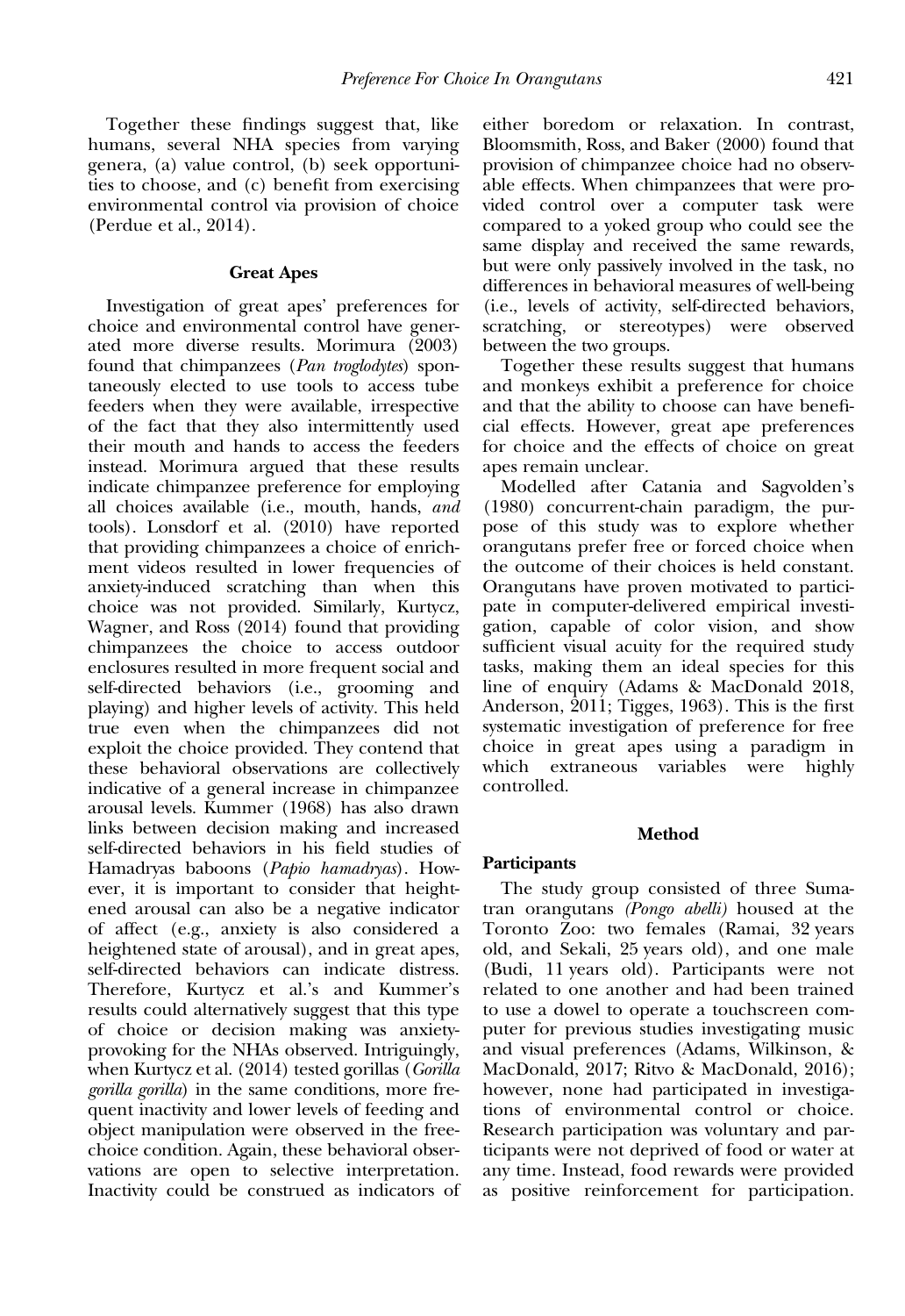Studies were conducted under the oversight of the York University Animal Care Committee, the Toronto Zoo Animal Care Committee, and followed the guidelines of the Canadian Council on Animal Care.

#### Apparatus and Materials

Experimental sessions were administered and recorded using an HP Desktop 260-A129 PC ("HP Desktop", 2019) and a 21" color PC computer monitor with a Keytec Magic Touch touchscreen ("Magic Touch," 2016) unit attached. Orangutans' choice preferences were assessed via a custom touchscreen-delivered program written in Java. Computer hardware was mounted in a mobile wooden housing that allowed the entire unit to be positioned in front of a participant's enclosure. Touchscreen selections were made using a wooden dowel. To motivate participation, participants received a single preferred food reward (i.e., one blueberry) for every trial that ended in a correct response.

#### Design

Data were collected in orangutan holding areas accessible only to zookeepers and experimenters. Participants were physically separated from one another during testing but had some auditory contact through adjoining enclosures. Participants could leave the testing area at any time. Absence from the testing area for more than 10 min resulted in the termination of that session. Experimental sessions consisted of 64 trials, and each participant completed one to two sessions per day, 3-4 days per week.

Test sessions were initiated by positioning the touchscreen in front of a participant's enclosure. Participants initiated test sessions by approaching the experimental apparatus. Upon approach, the experimenter offered a wooden dowel to the participant and activated the touchscreen program to initiate the first trial.

Only a single selection per task parameter was accepted and participants received a single food reward for successful completion of a trial. To prevent the experimenter from cuing participants, she was positioned behind the housing unit, facing the participant, such that she could not see the display and was prompted to reward the participant appropriately via auditory chime. The experimenter delivered rewards to participants by hand over the top-center of the apparatus so as to avoid inadvertently indicating that rewards were related to one side of the apparatus versus the other.

Orangutans' preference for free or forced choice was assessed via a touchscreendelivered program that mimicked Catania and Sagvolden's (1980) six-key pigeon chamber concurrent-chain paradigm. This program allowed orangutans to choose one of two virtual routes (i.e., one that provided a free choice and one that did not). Orangutans were provided a choice of selection of one of two white circular touchscreen-displayed keys, called initial link keys. Initial link keys were located on the same plane, equidistant from the central axis. Selection of one initial link key led to a forced choice of a single terminal link key to the food reward, while selection of the other initial link key allowed a free choice of several terminal link keys to arrive at the same food reward (see Fig. 1 for visual example of a trial). More specifically, selection of one of the two initial link keys produced one of two terminal links:

- Free-choice terminal link: Three reward keys and one neutral key displayed in a row at the center of the touchscreen.
- Forced-choice terminal link: One reward key and three neutral keys displayed in a row at the center of the touchscreen.

In both terminal links:

- If an orangutan selected a *reward* key (i.e., a correct response) they received an auditory bridge followed by a standardized food reward before the next trial was initiated. During the 3-s ITI, the touchscreen display was black.
- If an orangutan selected a *neutral* key (i.e., an incorrect response), the next trial initiated after a 3-s ITI without an auditory bridge or reward.

To control for the potentially confounding effect of the position of the initial link keys on the display, two control conditions were also employed in which the position of the freechoice initial link key was changed from the left to the right of the display, and from the right to the top of the display (see Table 1). Furthermore, as identified by Catania and Sagvolden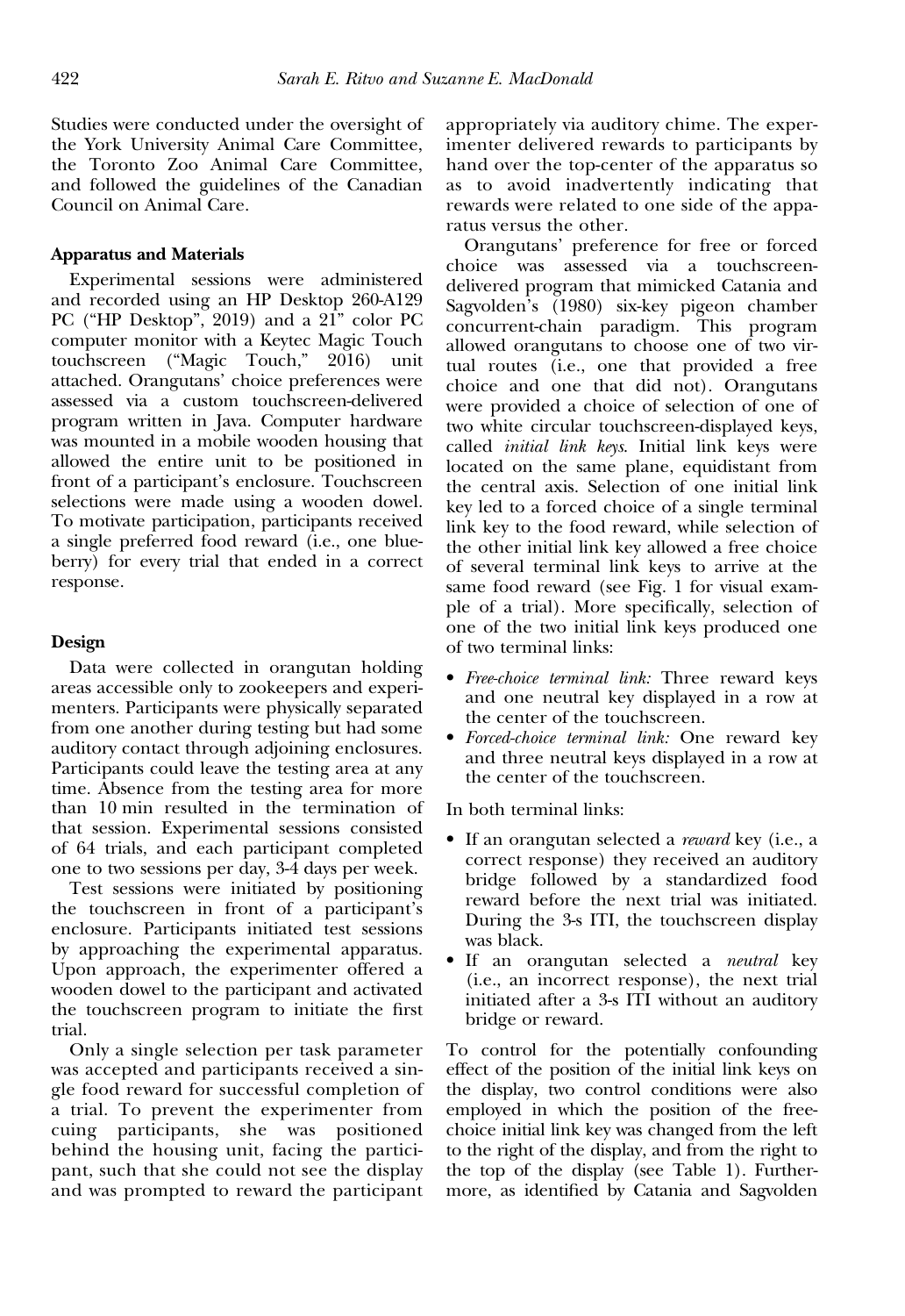Table 1 Order of delivery of training and testing stages

| Chronological Order | Stage                                                                                |  |  |
|---------------------|--------------------------------------------------------------------------------------|--|--|
| 1                   | Reward Color Training                                                                |  |  |
| $\overline{2}$      | <b>Terminal Link Keys Color Training</b>                                             |  |  |
| 3                   | Free-Left*<br>(i). Initial Link Keys Side Training<br>$(ii)$ . Testing               |  |  |
| $\overline{4}$      | Free-Right (Control 1)**<br>(i). Initial Link Keys Side Training<br>$(ii)$ . Testing |  |  |
| .5                  | Free-Top (Control 2)***<br>(i). Initial Link Keys Side Training<br>Testing<br>(ii).  |  |  |

\* Free-choice initial link key located on the left side of the display. Forced-choice initial link key located on the right side of the display.

\*\* Free-choice initial link key located on the right side of the display. Forced-choice initial link key located on the left side of the display.

\*\*\* Free-choice initial link key located at the top of the display. Forced-choice initial link key located at the bottom of the display.

(1980), investigations of preference for free over forced choice are vulnerable to being confounded by the number, variety, and information value of stimuli. This paradigm controlled for these extraneous variables by making terminal link stimuli equivalent in number, variety, and bits of information (Catania & Sagvolden, 1980). Each terminal link included four keys, one of which was a different color than the other keys in both the free- and forcedchoice terminal links. Therefore, the free- and forced-choice conditions were matched for stimulus number (i.e., four keys), stimulus variety (i.e., one odd colored key among four keys), and bits of information (i.e., two bits of information to select either one of four keys or three of four keys). In addition, to control for color preference confounds, assigned reward key colors and key color pairs were randomized and counterbalanced per participant, so that an equal number of participants were rewarded for selecting red, green, or yellow keys. Budi was rewarded for selecting yellow keys among blue keys, Ramai was rewarded for selecting blue keys among yellow keys, and Sekali was rewarded for selecting red keys among green keys. The position of the odd key was also randomized and counterbalanced across trials (e.g., BAAA, ABAA, AABA, or AAAB) to control for side preference confounds.

#### Reward Color Training

Color training consisted of sessions in which a single reward key and a single neutral key



Fig. 1. Example of a testing trial in the Free-Right condition. In the example, the participant's reward key color is green and neutral key color is red. In the initial link (top square), two white keys are displayed. The free-choice terminal link is accessed via selection of the right initial link key, and the forced-choice terminal link is accessed via selection of the left initial link key. In the forced-choice terminal link (left square), three keys are red and one key is green. In the free-choice terminal link (right square), three keys are green and one key is red. Selection of a green key in either terminal link produced an auditory bridge, a standardized food reward (i.e., selection of a green key in either terminal link led to the same food reward), and initiation of a new trial. Selection of a red key initiated a new trial, with no reward. [Color figure can be viewed at [wileyonlinelibrary.com](http://wileyonlinelibrary.com)]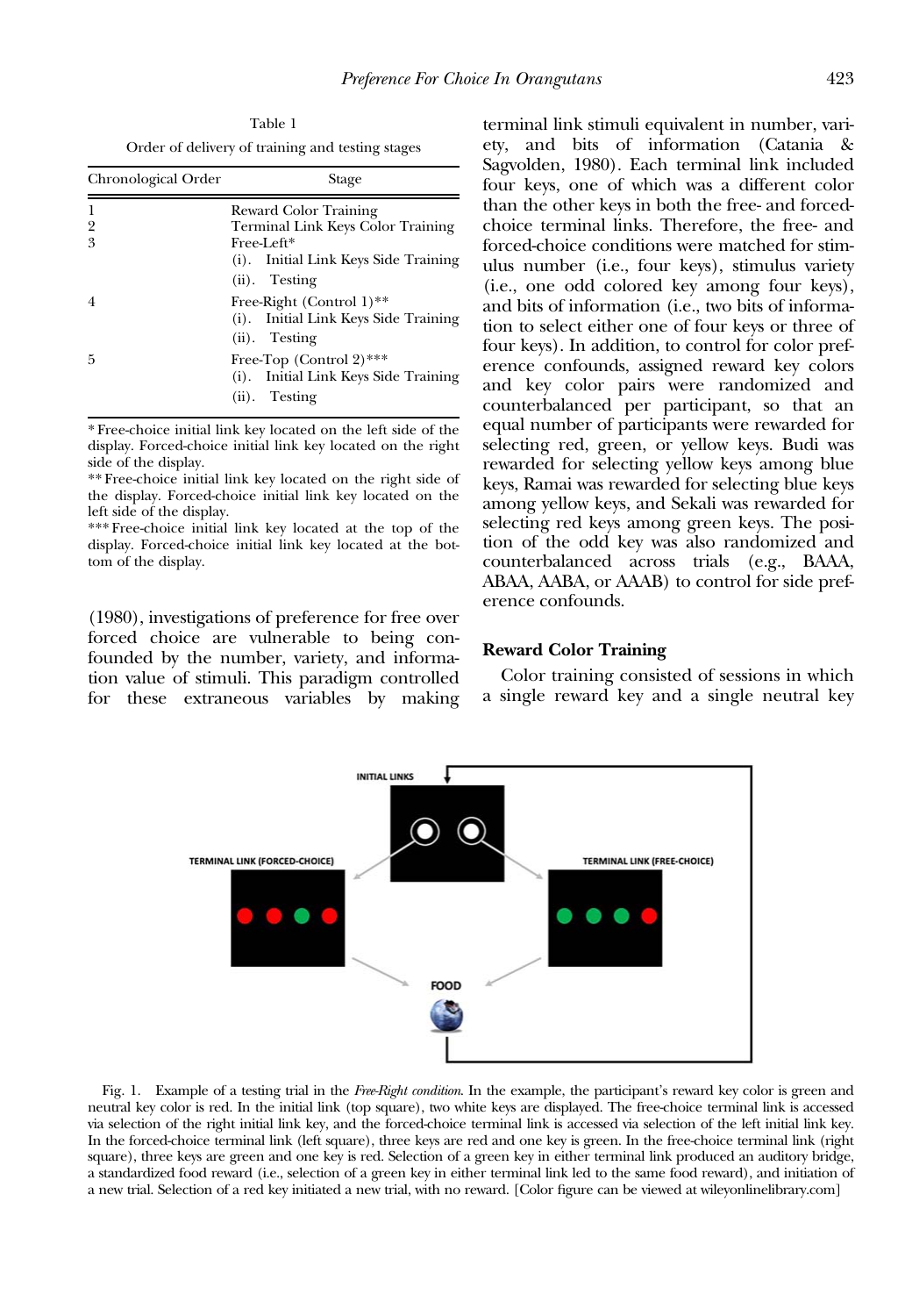

Fig. 2. Example of color training procedure. A single reward key and a single neutral key are displayed in a row at the center of the first display (top square). In the example, the participant's reward key color is green and neutral key color is red. If the participant selects the reward key, they receive an auditory bridge and a single food reward during the 3-s ITI. If the participant selects the neutral key, they do not receive a reward during the 3-s ITI. [Color figure can be viewed at [wileyonlinelibrary.com\]](http://wileyonlinelibrary.com)

were displayed in a row at the center of the touchscreen. If the participant selected the reward key (i.e., a correct response), they received an auditory bridge followed by a standardized food reward before the next trial initiated. During the 3-s ITI, the touchscreen display was black. If the participant selected the neutral key (i.e., an incorrect response), the next trial initiated after a 3- s ITI without a bridge or reward (see Fig. 2 for visual example of a trial). Color training was complete, and participants were graduated to concurrent-chains training, when each met an 80% correct criterion for three training sessions (see Table 1).

### Terminal Link Keys Color Training

Concurrent-chains training started with multiple key color training. In these sessions, freechoice terminal links (i.e., three reward keys, and one neutral key) and forced-choice terminal links (i.e., one reward key, and three neutral keys) were presented individually in a randomized and counterbalanced sequence. For both terminal links, selection of reward keys was reinforced with an auditory bridge and a food reward and selection of neutral keys ended a trial with no bridge or reward. Terminal link keys color training was complete when each participant met an 80% correct criterion for three training sessions (see Fig. 3 for visual example of a trial).

#### Initial Link Keys Side Training

For the concurrent-chains initial link training, a single initial link key was presented at the beginning of each trial. Depending on the side of the screen that the initial link key was presented on, selection of the initial link key initiated a free-choice terminal link or a forced- choice terminal link, respectively. As indicated previously, position of the rewardand neutral- colored terminal link keys were randomized and counterbalanced across trials. To control for the potential confounding effect of the display side that free- and forcedchoice initial link keys were presented on (i.e., to ensure that participant side preferences did not confound results), three initial link key orientation conditions were trained and tested: (a) free-choice left, forced-choice right (free-left), (b) free-choice right, forced choice left (free-right), and (c) free-choice top, forced-choice bottom (free-top). In the free-top condition, the top and bottom keys were displaced 5 cm above and below the horizontal plane where initial link keys were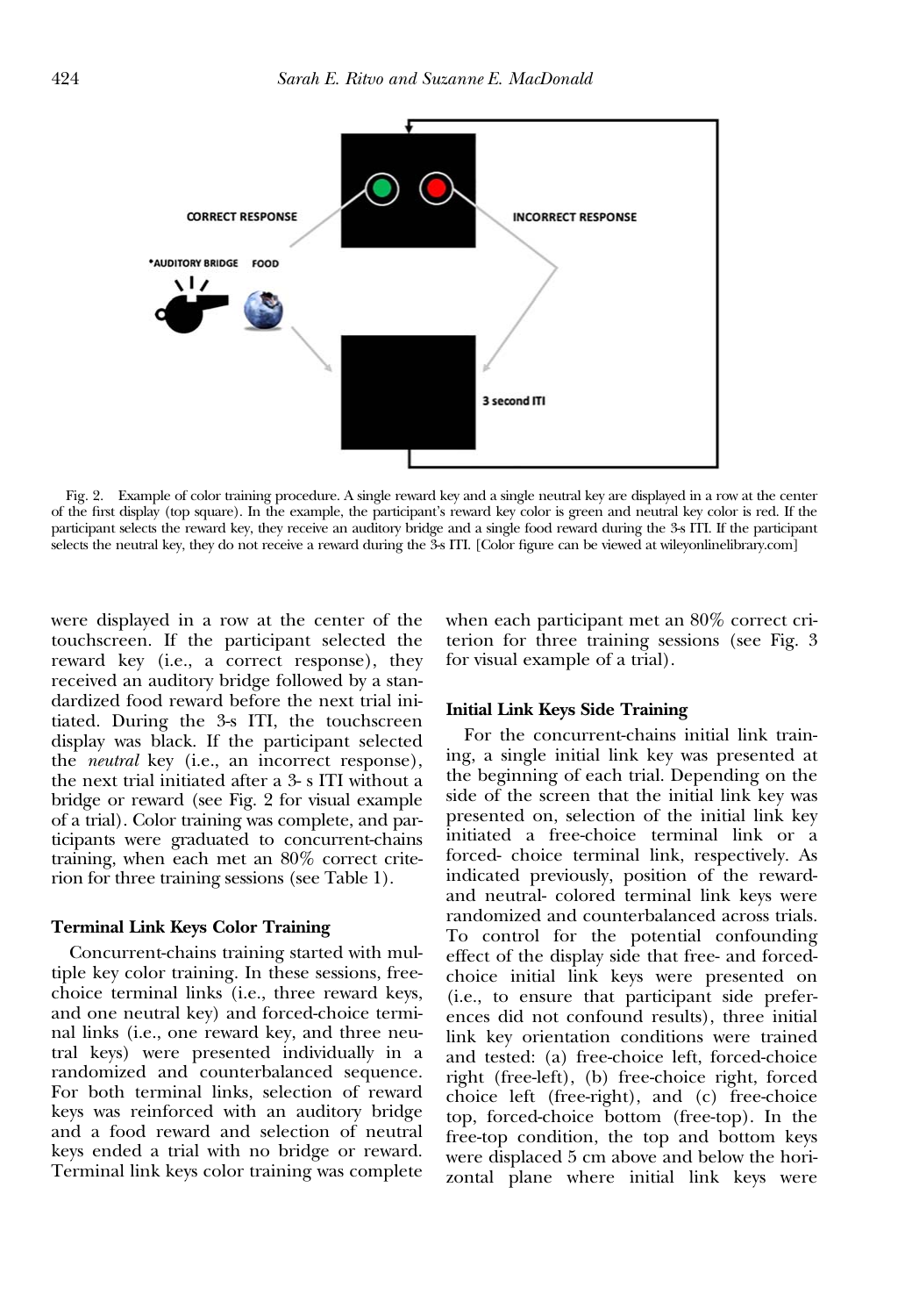

Fig. 3. Example of terminal link keys color training procedure. In the example, a free-choice terminal link is displayed. The participant's reward key color is green and neutral key color is red. Free-choice terminal links (i.e., three reward keys, and one neutral key) and forced- choice terminal links (i.e., one reward key, and three neutral keys) were presented in a randomized and counterbalanced sequence. In both conditions, selection of reward-color keys were reinforced with an auditory bridge and a food reward and selection of neutral keys ended a trial with no reward. [Color figure can be viewed at [wileyonlinelibrary.com](http://wileyonlinelibrary.com)]

located in the free-left and free-right conditions. Participants were required to meet an 80% correct criterion over three sessions in each training condition before moving onto testing in the same condition type. Once testing was complete in that condition, the participant was trained and then tested in the next condition, and so on (see Table 1 for order of training and testing stages).

### Testing

In the testing condition, both the free- and forced-choice keys were presented in the initial link at the beginning of each trial. Selection of the initial link key on one side of the display initiated a free-choice terminal link, and selection of the initial link key on the other side of the display initiated a forcedchoice terminal link. As in previous conditions, position of the reward- and neutralcolored terminal link keys was randomized and counterbalanced across trials. Preference for free over forced choice was assessed by relative choice percentages in respective initial link keys. There were 16 distinct trial conditions (i.e., combinations of free-choice terminal link key order, and forced-choice terminal link key order). Each experimental session consisted of four blocks of 16 trials, for a total of 64 trials per session. Each participant completed one to two sessions per day. Testing was terminated when a participant reached an 80% preference criterion for either the freeor forced-choice initial link key over four test sessions.

#### Results

All orangutans participated in test sessions consistently and reliably. The few instances in which orangutans declined to participate in a test session occurred during periods of unusual environmental disruption (e.g., construction to the enclosure). Results are discussed for each study condition and analyzed by individual. General trends are also reported.

## Test Condition: Free-Choice Left, Forced-Choice Right (Free-Left)

Relative choice percentages from sessions in which the free-choice initial link key was accessed via the left side of the display and forced-choice initial link key was accessed via the right side of the display are provided in Figure 4. All participants demonstrated a preference for the free-choice initial link key.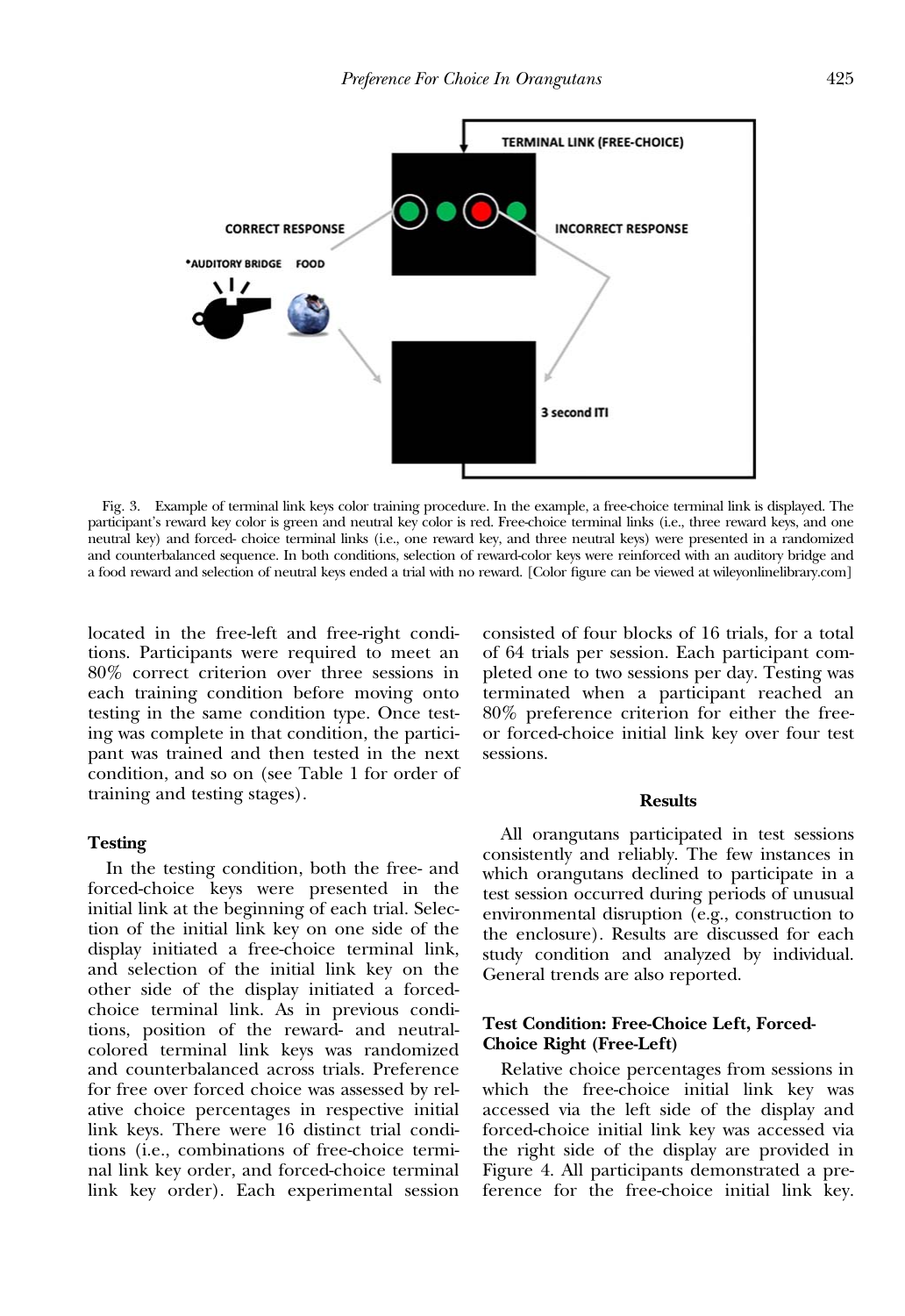

Fig. 4. a, b, and c. Frequency of free- and forced-choice initial link key selections, based on 64 trials per session, in comparison to preference criterion for each orangutan, in the first condition: Free-Left. [Color figure can be viewed at [wileyonlinelibrary.com\]](http://wileyonlinelibrary.com)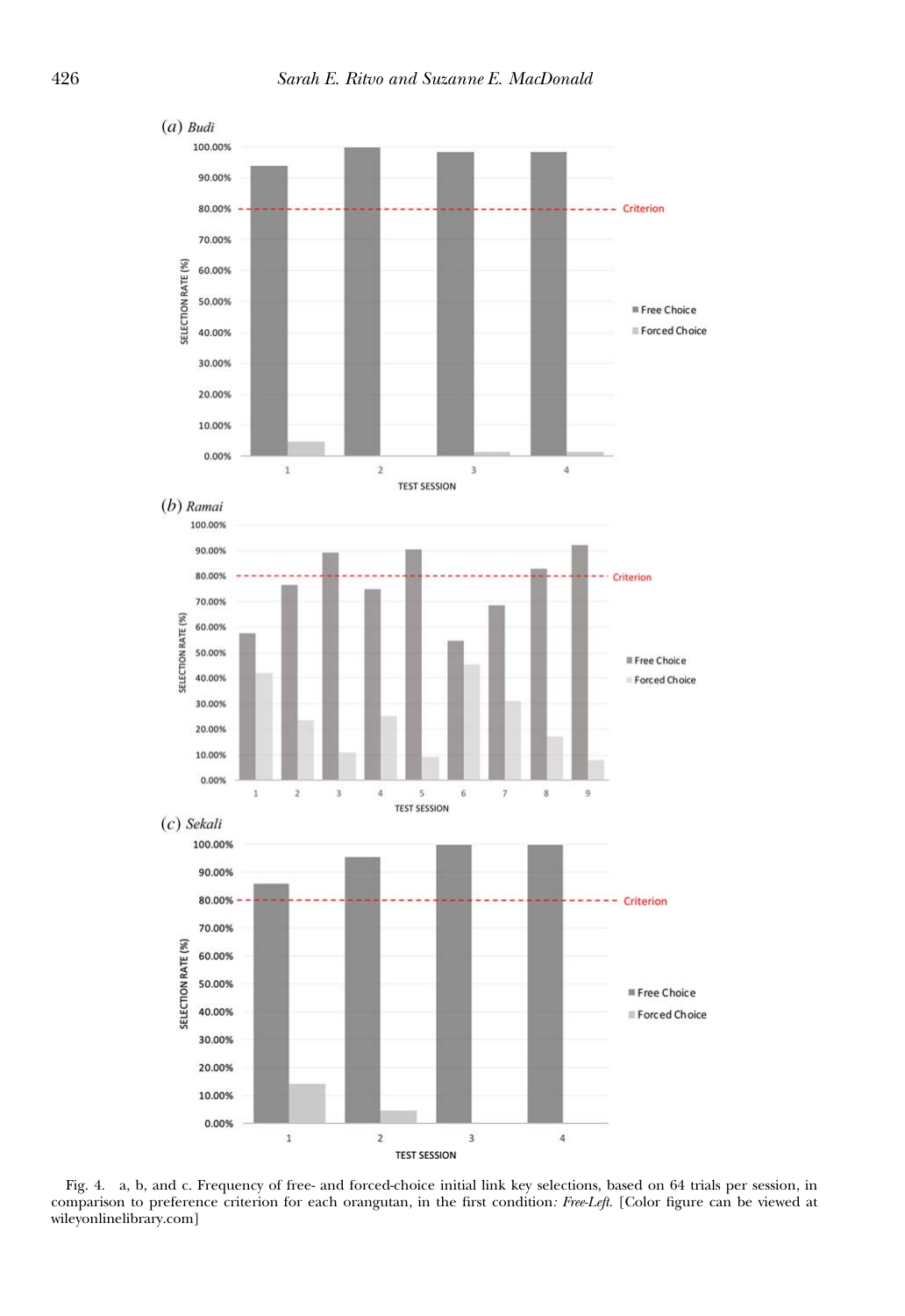Budi and Sekali showed the strongest and most consistent preference for the free-choice condition. Both met the 80% free-choice preference criterion rate in session 1 and continued to do so in every subsequent session. Although Ramai also met the free-choice preference criterion, she took three sessions to do so and showed less consistency in her choices.

## Free-Choice Right, Forced-Choice Left Condition (Free-Right)

As a control condition, the positions of the free- and forced-choice initial link keys on the display were reversed. If participants' preference for the free-choice terminal link was robust, we would expect them to stop selecting the left initial link key as observed in the freeleft condition, and to instead start selecting the right initial link key. Relative choice percentages from free-right sessions are provided in Figure 5. Although Budi demonstrated a continued preference for free choice, both Ramai and Sekali did not. Specifically, Budi met the free-choice preference criterion in session 2, then dipped below criterion and briefly reached the forced-choice preference criterion in sessions 5 and 6, before climbing back to criterion for free choice in sessions 10 to 12. For the most part, Ramai and Sekali continued selecting the left initial link key as they had in the free-left condition, thereby selecting the forced choice initial link in the free-right condition. Ramai met the preference criterion for forced choice by session 4 and as in the free-right condition, showed less consistency in her choices than the other two orangutans. Notably, Ramai demonstrated a slight shift towards selection of the freechoice initial link key in sessions 12 to 14, nearly meeting the free-choice criterion in session 13. Although in Sekali's first test session, she chose the free-choice initial link key more often than the forced-choice initial link key, from session 2 onward, she chose the forced-choice initial link key 50% of the time or more. By session 10, Sekali reached the forced-choice preference criterion and continued to do so in subsequent sessions.

### Free-Choice Top, Forced-Choice Bottom Condition (Free-Top)

Given the contrasting results from the freeleft and free-right conditions, and the hypothesis that learned side preference from the free-left condition may have confounded results in the free-right condition, a second control condition was tested to minimize the impact of the side of the display on which the free- and forced-choice initial link keys were located. In the free-top condition, initial link keys were changed from a horizontal to a vertical orientation, so that the free-choice initial link key was displayed above the forced-choice initial link key. Relative choice percentages from free-top sessions are provided in Figure 6. As hypothesized, once right–left side preferences were controlled for, both Ramai and Sekali demonstrated a strong and relatively consistent preference for the free-choice terminal link as they had in the first free-left condition. Sekali met the 80% free-choice preference criterion in session 3 and continued to do so for subsequent sessions. Ramai met the free-choice preference criterion immediately in session 1, and showed fairly consistent preference for free-choice thereafter, meeting criterion in sessions 3, 5, and 6, and only dipping slightly below criterion in sessions 2 and 4. Budi, in contrast to his observed preference for free choice in the free-left and free-right conditions, however, demonstrated an immediate and fairly consistent preference for forced choice in the freetop condition, meeting the forced-choice preference criterion in session 1, and sessions 3 to 5.

#### **Discussion**

In this study, Sumatran orangutans were assessed with an experimental choice paradigm modeled on that employed by Catania and Sagvolden (1980) with pigeons. Catania and Sagvolden (1980) reported that with the exception of the early conditions for one participant, each shift of the free-choice initial link key from one side of the display to the other was consistently followed by a corresponding shift in initial-link key preference. However, one of the four pigeons tested (Pigeon 18) only demonstrated this behavior in the last two conditions tested. In the present study, although all of the orangutans initially demonstrated a preference for free choice in the first condition (free-left), in the second (free-right) and third (free-top) conditions, the orangutans' preferences varied.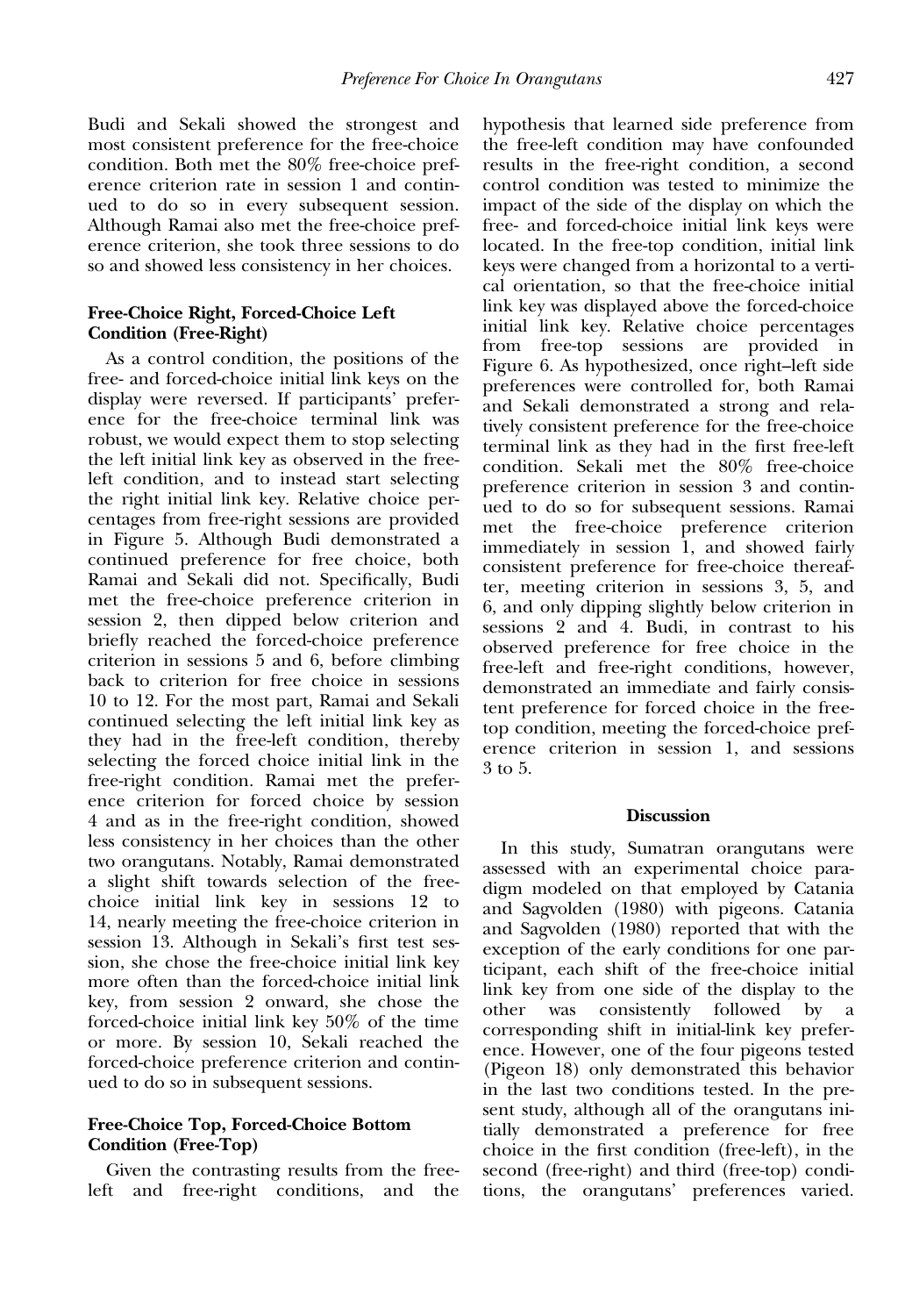

Fig. 5. a, b, and c. Frequency of free- and forced-choice initial link key selections, based on 64 trials per session, in comparison to preference criterion for each orangutan, in the second condition: Free-Right. [Color figure can be viewed at [wileyonlinelibrary.com\]](http://wileyonlinelibrary.com)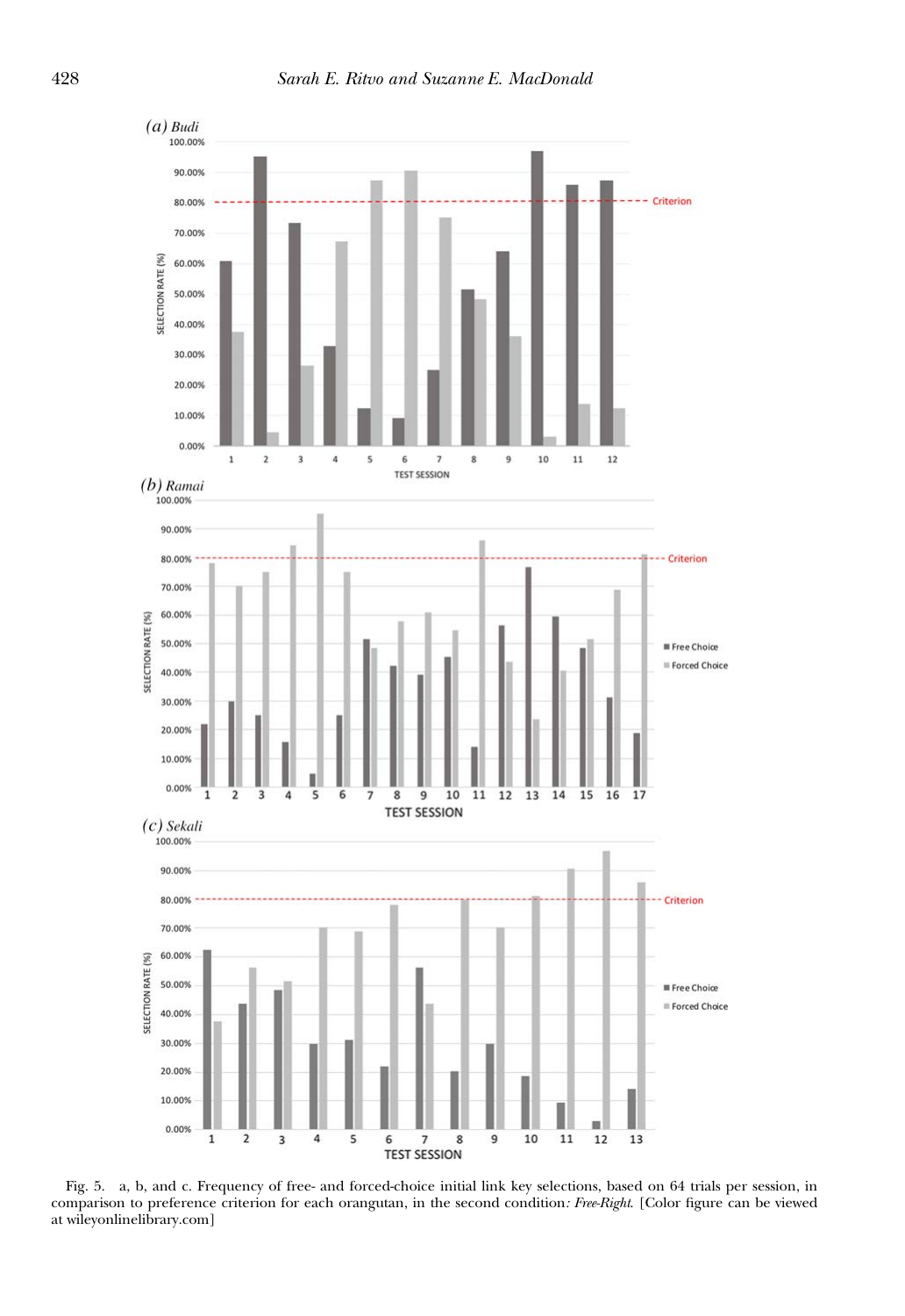

Fig. 6. a, b, and c. Frequency of free- and forced-choice initial link key selections, based on 64 trials per session, per orangutan in the third condition: Free-Top. [Color figure can be viewed at [wileyonlinelibrary.com\]](http://wileyonlinelibrary.com)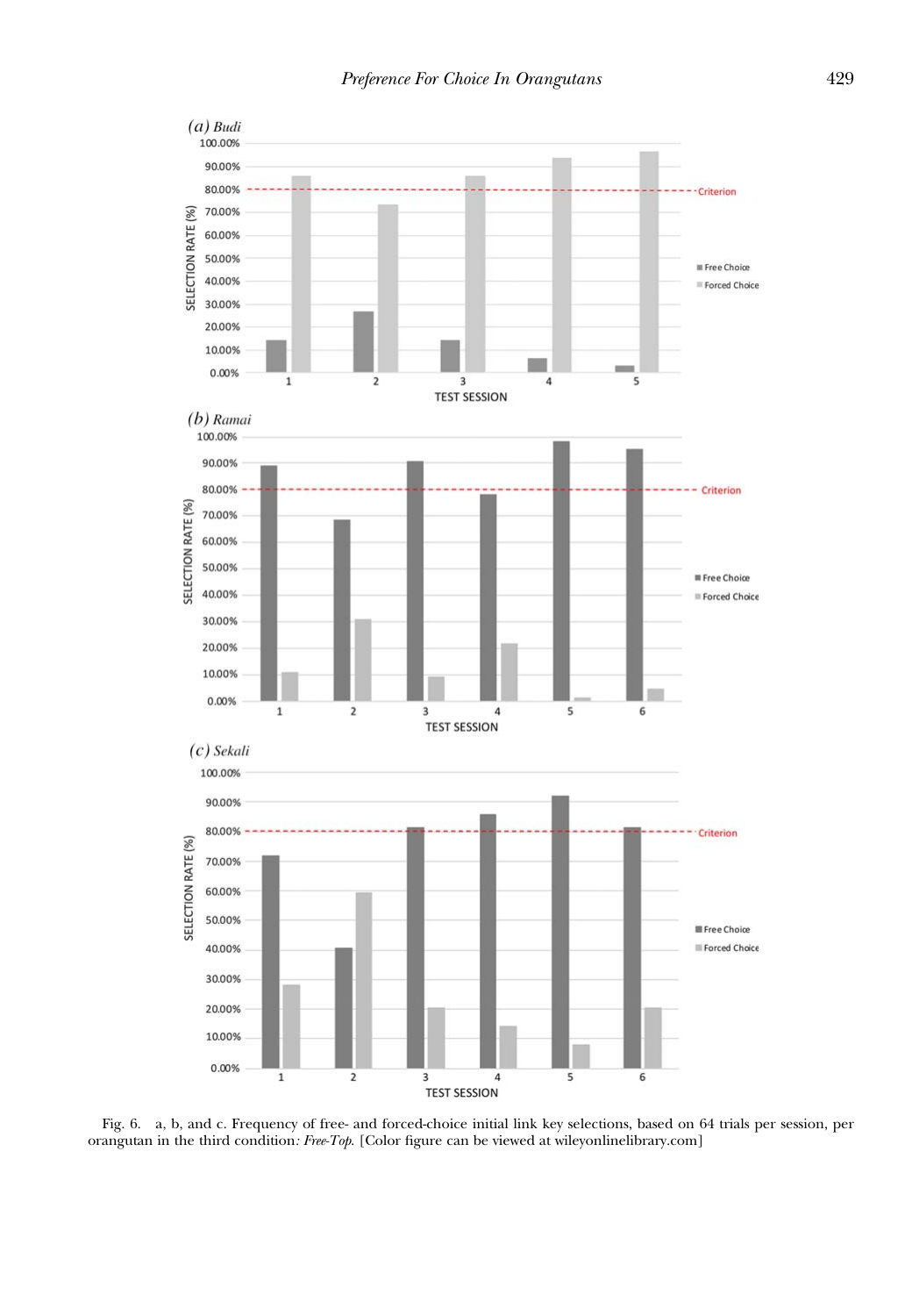Table 2 Free- vs. forced-choice observed preference results in each condition per individual [Color table can be viewed at [wileyonlinelibrary.com\]](http://wileyonlinelibrary.com)

|        | Free-Left   | Free-Right    | Free-Top             |
|--------|-------------|---------------|----------------------|
| Budi   | Free Choice | Free Choice   | <b>Forced Choice</b> |
| Ramai  | Free Choice | Forced Choice | Free Choice          |
| Sekali | Free Choice | Forced Choice | Free Choice          |

Ramai and Sekali both displayed a preference for forced choice in the second condition, and free choice in the third condition, and Budi maintained his preference for free choice in the second condition but preferred the forced-choice option in the third condition (see Table 2). Compared to Catania and Sagvolden's (1980) study, Ramai and Sekali's results bear some semblance to Pigeon 18's behavior. However the behavior of all three orangutans differs from the behavior of the other three pigeons tested (i.e., the majority of subjects). The results of this study also differ from other investigations of choice that have found that humans, NHPs, and rats will reliably select a free-choice option when provided the opportunity even when both options lead to equivalent outcomes (Bown et al., 2003; Catania, 1975; Catania & Sagvolden, 1980; Morimura, 2003; Perdue et al., 2014; Suzuki, 1997; Suzuki, 1999; Voss and Homzie, 1970).

If these results indicate some degree of indifference in orangutans to free or forced choice when outcomes are held constant, this conclusion would be supported by Bloomsmith et al.'s (2000) observations that provision of choice in a chimpanzee computer task did not affect behavioral measures of well-being. However, given that all three orangutans preferred the free-choice option in the first (free-left) condition, it seems unlikely that indifference is the most appropriate explanation.

Side biases often arise when participants are unsure of what is required of them, or when the rate of reinforcement is the same regardless of the participant's performance. Therefore, side bias could explain why, in this paradigm, participants selected an initial link key on one side of the display more often than the other. However, this would not explain why *all* three orangutans preferred the initial link key located on the same side of the display in the free-left condition. Comparative results of population-level handedness in nonhuman

primates have been inconsistent between and within species (Hopkins, 2014). For this reason, and given how close in proximity the initial link keys were positioned, it is unlikely that handedness is an explanation either. Instead, given that all three participants demonstrated a strong left initial link key preference in the first free-left condition (i.e., when they were naïve to the paradigm), these results suggest a weak preference for free choice when outcomes are held constant.

In Ramai and Sekali's cases, it is reasonable to suppose that a side bias, developed through the selection of, and positive association with, the free-choice initial link key in the first (free-left) condition, carried over into the second (free-right) condition. That is, when the location of the free-choice initial link key was moved from the left to the right side of the display for the second (free-right) condition, the left side bias that Ramai and Sekali learned from selecting the free-choice initial link key in the first (free-left) condition, conflicted with, and eventually outweighed their preference for the free-choice terminal link in the free-right condition. This conflict may be evidenced by several test sessions in the freeright condition in which both participants responded at near chance levels for both initial link keys (see Fig. 5 b-c). Notably, the same type of conflict in response was not observed as often for Ramai, or at all for Sekali in the first free-left condition. This explanation is supported by the fact that when left versus right side preferences were controlled for in the third condition (free-top) by changing the initial link keys to a vertical orientation, both Ramai and Sekali again exhibited a preference for free choice, by selecting the top freechoice initial link key. According to this explanation, it would appear that Ramai and Sekali preferred the free-choice option when outcomes were equated but that this preference was not strong enough to overcome a learned side bias.

Alternatively, Ramai and Sekali's conflicting results may be accounted for by orangutans' documented difficulty with single transposition scenarios. Barth and Call (2006) reported that Bornean orangutans (Pongo pygmaeus) did not perform as well as chimpanzees and bonobos in single spatial transpositions of baited cups. If this finding also applies to Sumatran orangutans, it could have made the transposition of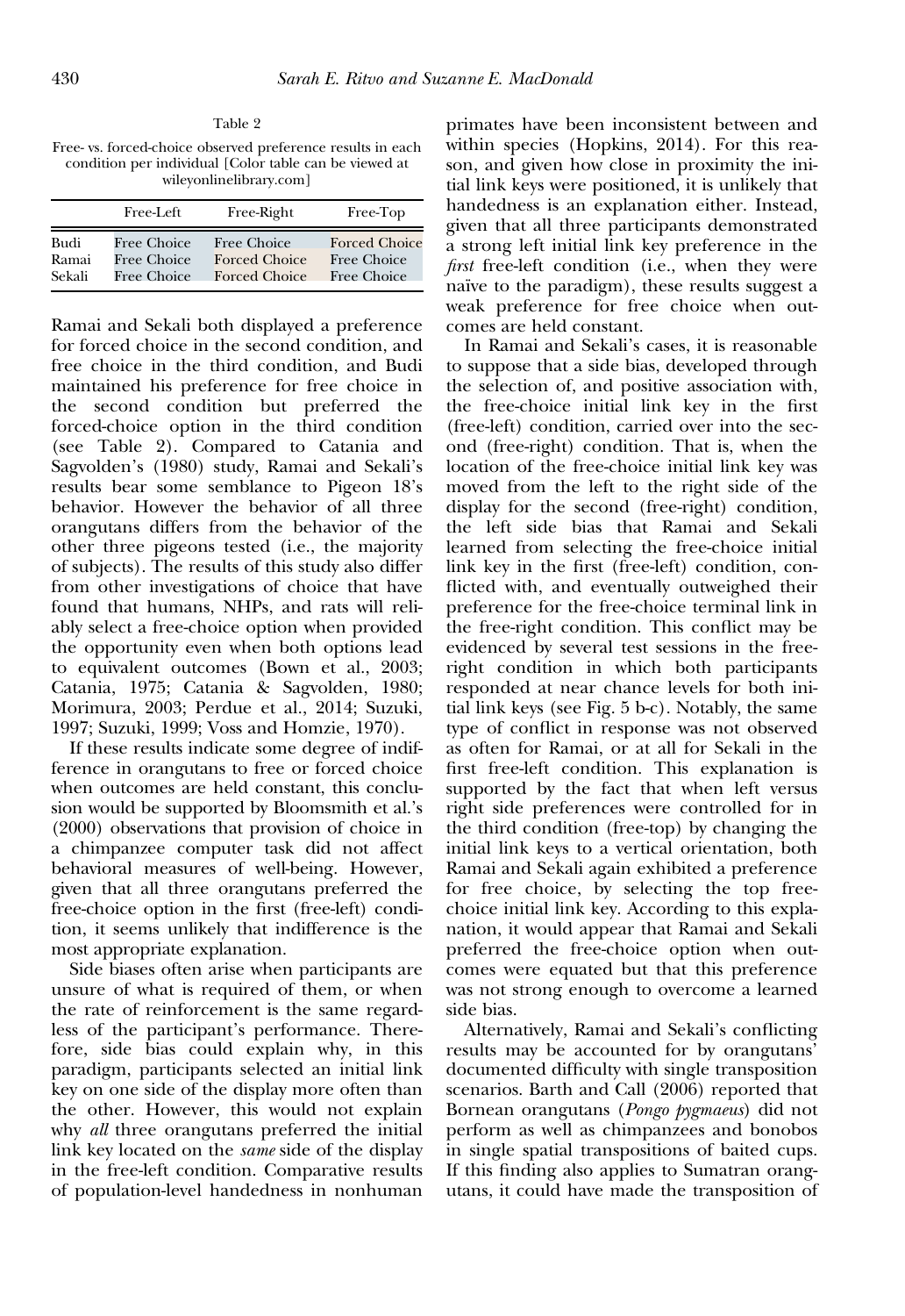the free-choice initial link key from the left of the display (in the free-left condition) to the right of the display (in the free-right condition) difficult for Ramai and Sekali to navigate appropriately. In other words, Ramai and Sekali may not have been able to follow a hidden reward (i.e., the free-choice initial link key) as it switched locations with an adjacent identical stimulus (i.e., the forced-choice initial link key).

Unlike Ramai and Sekali, Budi demonstrated a preference for free choice in both the first (free-left) and second (free-right) conditions, but not in the third (free-top) condition. These results suggest that if Budi developed a left side bias in the first (free-left) condition, it was weaker than his preference for free choice, because in the second (freeright) condition, he quickly switched from selecting the left initial link key to selecting the right initial link key. Alternatively, if difficulty with transpositions was at issue in this paradigm, Budi may have experienced less difficulty in this regard given that he was younger and therefore likely more cognitively flexible than Ramai and Sekali.

Curiously, in the last (free-top) condition, Budi demonstrated a preference for forced choice by selecting the bottom initial link key. Again, because Budi demonstrated a strong preference for free choice in both the first and second conditions, it is unlikely that these results suggest indifference to free or forced choice. Given that this was the third condition, this behavior could be indicative of boredom or confusion with the paradigm. Budi may have been engaging in what has been termed 'hypothesis testing' in which a participant will test alternative solutions to a task as means of determining if their hypothesis about the task solution is correct. However, why Budi continually selected the forced-choice initial link key for the duration of the free-top condition, is uncertain. It's also possible that, after growing accustomed to the paradigm in the first two conditions, Budi sought out the forced-choice terminal link because of the challenge it offered—locating and selecting a single reward key, rather than selecting any of three reward keys in the free-choice terminal link. As reported above, Budi was the most engaged participant, completing test sessions more quickly and consistently than Ramai and Sekali. This behavior may be indicative of more interest in, and attention to, the paradigm and could be attributed to boredom in the free-top condition that Ramai and Sekali did not experience. Although the reasoning behind Budi's forced-choice selection in the third condition is uncertain, at the very least, like Ramai and Sekali, Budi's results as a whole also suggest at least a weak preference for free choice.

Overall, results of all three participants suggest an inclination towards free choice (in the first free-left condition), but one that can be easily influenced by competing factors (in the subsequent free-right or free-top conditions). Given that Catania and Sagvolden (1980) observed a stronger, more consistent preference for free choice in the majority of pigeons tested using a similar paradigm, this is an unexpected result.

One potential factor in accounting for these differences is participants' experience with environmental control. In previous research, environmental control, exercised through decision-making, has been observed to reinforce an adaptive perception of what Bandura (1977) terms self-efficacy, "one's personal expectations of the ability to succeed" (Leotti et al., 2010). The more environmental control exercised through choice-making, the stronger one's personal beliefs in the ability to achieve desired outcomes. This amounts to a conditioning effect wherein the more extensive the individual's prior experience in choice-making, the stronger the individual's motivation to continue exercising choice. The opposite is also true. A lack of choice challenges selfefficacy beliefs, generating a perceived inability to bring about desired results, a state Seligman (1975) describes as learned helplessness (Blackburn & Owens, 2015; Botti & McGill, 2006; Deci & Ryan, 2000; Devins & et al, 1982; Kwasky & Groh, 2014; Leotti et al., 2010; Maddux & Meier, 1995; Pu, Hou, & Ma, 2016; Ryan & Deci, 2000; Sacco et al., 2005; Schwarzer, 2014; Shnek et al., 1997). Therefore, prior experiences in applying environmental control can strengthen or weaken tendencies to exercise choice.

The orangutans tested in this study have lived in a captive zoo setting for their lifetimes. Although enrichment is incorporated by captive animal facilities as an important part of animal care, by their very nature these facilities are limited in their ability to afford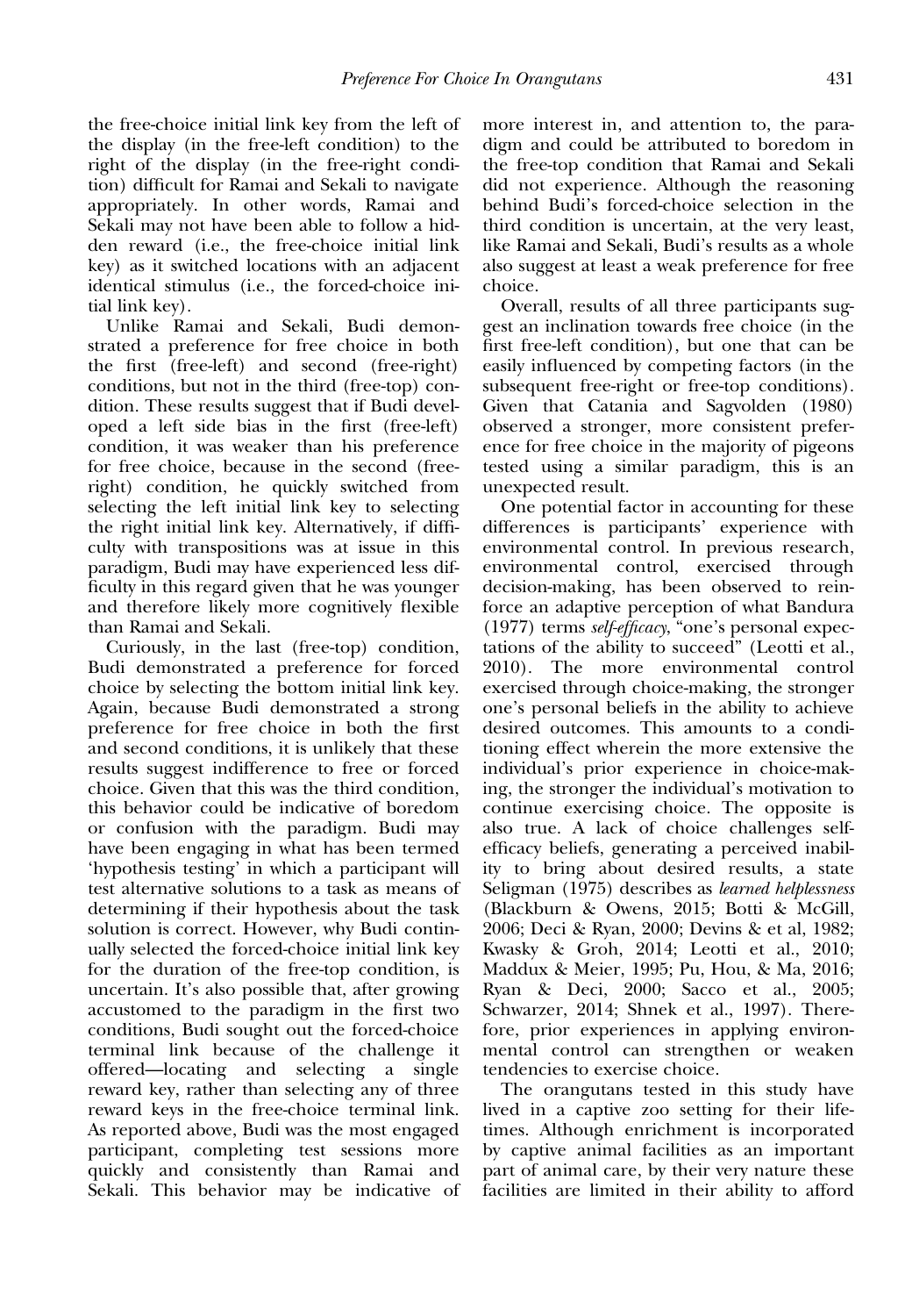residents control over captive environments equal to that found in natural environments. Living in an environment where free choice is limited, theoretically may have reduced these orangutans' tendencies to exercise free choice in situations where it is possible to do so. But, why would that not also hold true for pigeons (Catania and Sagvolden, 1980), rats (Voss and Homzie, 1970) or monkeys (Suzuki, 1999) that have been found to reliably demonstrate a preference for free choice over forced choice?

The fidelity of the choice paradigm employed here and by Catania and Sagvolden (1980) may have been a factor. In this choice paradigm, both the choice options and the reward outcomes are identical. The freechoice terminal link offers a choice between three identical keys and selection of any reward key in both the free- and forced-choice terminal links is rewarded with the same quantity and type of food. Thus, apart from reward key position, selection of the 'free-choice' link does not provide a variety of choice options or outcomes. It's possible that for orangutans, the free choice link in this paradigm did not provide enough tangible free choice (Russon, 1998). In other words, this paradigm may not provide enough variability to be interpreted as a free choice by orangutans and could account for the observed weak preferences for the free-choice condition. For this reason, it would be interesting to investigate if (a) similar results are observed using this paradigm with other great ape species, including chimpanzees, gorillas, bonobos and human children and (b) if a choice paradigm that provides more tangible variability in either choice options or outcomes, elicits stronger preference for free or forced choice in orangutans.

Based on the present research, we cannot speculate whether Sumatran orangutans display a weaker preference for free choice than pigeons and monkeys, or whether their preference selections reflect the inappropriateness of Catania and Sagvolden's (1980) choice paradigm for this species and other great apes. It is possible that the differences observed between this experiment and others that employed the same paradigm reflect a difference in understanding of what constitutes 'free choice' between species. Regardless, as the first systematic investigation of preference for free or forced choice in great apes using a paradigm in which extraneous variables are highly controlled, the present research builds on knowledge of an important area of comparative cognition that can be applied to captive animal welfare.

#### References

- Adams, L., Wilkinson, F. E., & MacDonald, S. E. (2017). Limits of spatial vision in Sumatran orangutans (Pongo abelli). Animal Behavior and Cognition, 4(3), 204-222. <https://doi.org/10.26451/abc.04.03.02.2017>
- Adams, L. C., & MacDonald, S. E.(2018). Spontaneous preference for primate photographs in Sumatran orangutans (Pongo abelii). International Journal of Comparative Psychology, 31, 16.
- Anderson, U. (2011). Color, shape, and number identitynonidentity responding and concept formation in orangutans (Doctoral dissertation). Georgia Institute of Technology, Atlanta, GA. Retrieved from [http://](http://search.proquest.com/docview/926207977) [search.proquest.com/docview/926207977](http://search.proquest.com/docview/926207977)
- Bandura, A. (1977). Self-efficacy: Toward a unifying theory of behavioral change. Psychological Review, 84(2), 191–215. [https://doi.org/10.1037/0033-295X.84.](https://doi.org/10.1037/0033-295X.84.2.191) [2.191](https://doi.org/10.1037/0033-295X.84.2.191)
- Barth, J., & Call, J. (2006). Tracking the displacement of objects: A series of tasks with great apes (Pan troglodytes, Pan paniscus, Gorilla gorilla, and Pongo pygmaeus) and young children (Homo sapiens). Journal of Experimental Psychology, 32(3), 239-252. [https://doi.org/10.](https://doi.org/10.1037/0097-7403.32.3.239) [1037/0097-7403.32.3.239](https://doi.org/10.1037/0097-7403.32.3.239)
- Benassi, V. A., Sweeney, P. D., & Dufour, C. L. (1988). Is there a relation between locus of control orientation and depression? Journal of Abnormal Psychology, 97(3), 357-367. https://doi.org/10.1037/0021-843X.97. https://doi.org/10.1037/0021-843X.97. [3.357](https://doi.org/10.1037/0021-843X.97.3.357)
- Beran, M. J., Klein, M. D., Evans, T. A., Antworth, R., & Chan, B. (2007). Perceived control, motivation, and task performance in capuchin monkeys. In P. R. Zelick (Ed.), Issues in the psychology of motivation (pp. 171–175). New York: Nova Science.
- Blackburn, L., & Owens, G. P. (2015). The Effect of self efficacy and meaning in life on posttraumatic stress disorder and depression severity among veterans: Selfefficacy and meaning. Journal of Clinical Psychology, 71 (3), 219–228.<https://doi.org/10.1002/jclp.22133>
- Bloomsmith, M. A., Ross, K. C., & Baker, K. C. (2000). Control over computer-assisted enrichment for socially housed chimpanzees. American Journal of Primatology,  $51(1)$ , 45.
- Botti, S., & McGill, A. L. (2006). When choosing is not deciding: the effect of perceived responsibility on choice outcome satisfaction. Journal of Consumer Research, 33, 512–513.
- Bown, N. J., Read, D., & Summers, B. (2003). The lure of choice. Journal of Behavioral Decision Making, 16(4), 297–308.<https://doi.org/10.1002/bdm.447>
- Catania, A. C. (1975). Freedom and knowledge: An experimental analysis of preference in pigeons. Journal of the Experimental Analysis of Behavior, 24(1), 89–106. <https://doi.org/10.1901/jeab.1975.24-89>
- Catania, A. C., & Sagvolden, T. (1980). Preference for free choice over forced choice in pigeons. Journal of the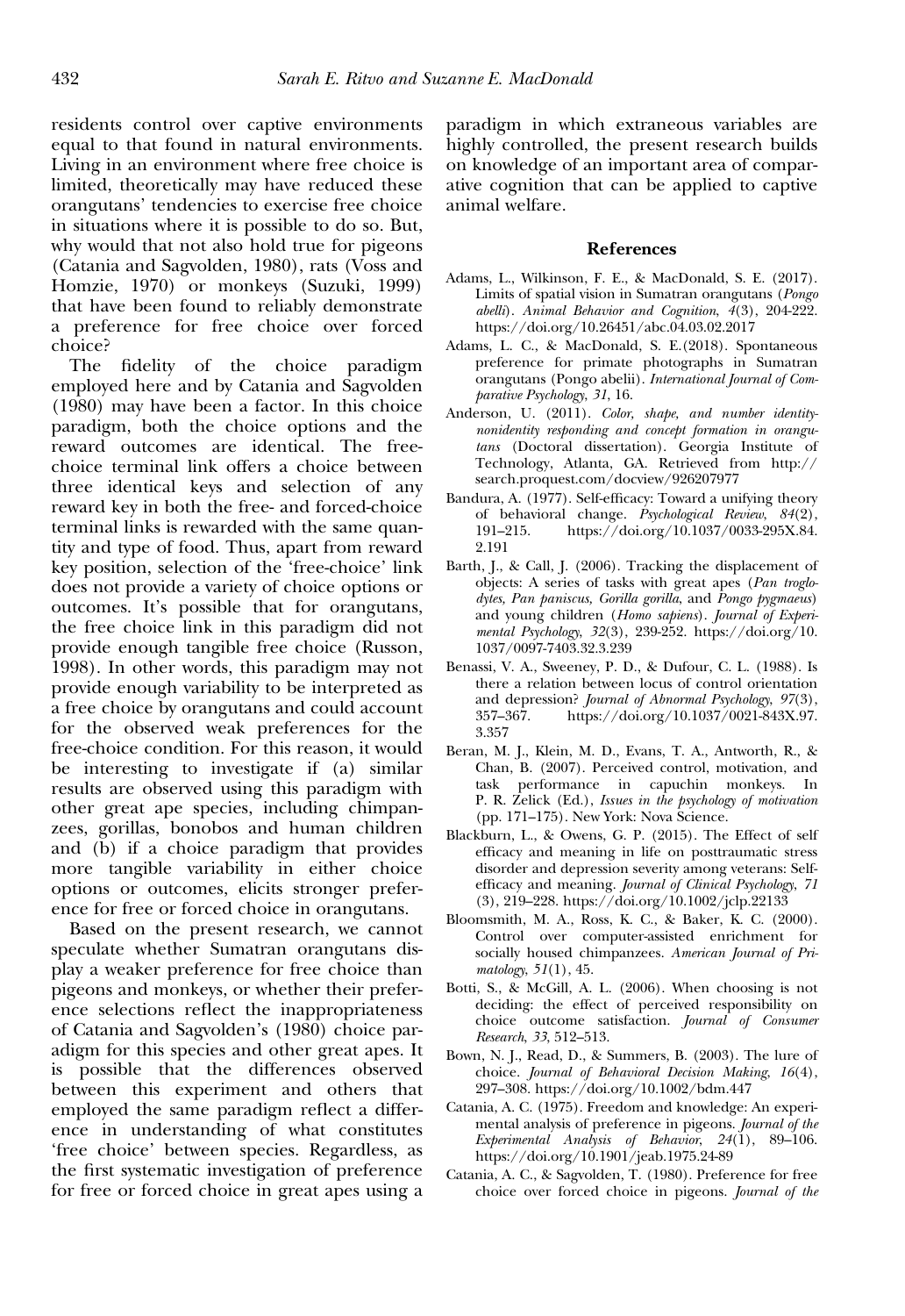Experimental Analysis of Behavior, 34(1), 77–86. [https://](https://doi.org/10.1901/jeab.1980.34-77) [doi.org/10.1901/jeab.1980.34-77](https://doi.org/10.1901/jeab.1980.34-77)

- Deci, E. L., & Ryan, R. M. (2000). The "what" and "why" of goal pursuits: Human needs and the selfdetermination of behavior. Psychological Inquiry, 11(4), 227–268.
- Devins, G. M., Binik, Y. M., Gorman, P., Dattel, M., McCloskey, B., & Briggs, J. (1982). Perceived self-efficacy, outcome expectancies, and negative mood states in end-stage renal disease. Journal of Abnormal Psychology, 91(4), 241–244. [https://doi.org/10.1037/0021-](https://doi.org/10.1037/0021-843X.91.4.241) [843X.91.4.241](https://doi.org/10.1037/0021-843X.91.4.241)
- Faircloth, K. P. (1974). The importance of subject control in reinforcing brain stimulation. Learning and Motivation, 5(1), 16–23.<https://doi.org/10.1016/0023-9690> (74)90034-4
- Goodstein, L., MacKenzie, D. L., & Shotland, R. L. (1984). Personal control and inmate adjustment to prison. Criminology: An Interdiscplinary Journal, 22(3), 343–369.
- Greenberger, D. B., Strasser, S., Cummings, L. L., & Dunham, R. B. (1989). The impact of personal control on performance and satisfaction. Organizational Behavior and Human Decision Processes, 43(1), 29–51. <https://doi.org/10.1016/0749-5978>(89)90056-3
- Hill, R. P., Rapp, J. M., Capella, M. L., & the Gramercy Gentlemen (2015). Consumption restriction in a total control institution: Participatory action research in a maximum security prison. Journal of Public Policy & Marketing, 34(2), 156–172. [https://doi.org/10.1509/](https://doi.org/10.1509/jppm.14.101) [jppm.14.101](https://doi.org/10.1509/jppm.14.101)
- Hopkins, W. D. (2014). Comparing human and nonhuman primate handedness: Challenges and a modest proposal for consensus. Developmental Psychobiology, 55(6), 621-636.
- Iyengar, S. S., & Lepper, M. R. (2000). When choice is demotivating: Can one desire too much of a good thing? Journal of Personality and Social Psychology, 79(6), 995–1006.
- Kummer, H. (1968). Social organization of Hamadryas baboons. Science, 161(3841), 561–562. [https://doi.](https://doi.org/10.1126/science.161.3841.561) [org/10.1126/science.161.3841.561](https://doi.org/10.1126/science.161.3841.561)
- Kurtycz, L. M., Wagner, K. E., & Ross, S. R. (2014). The choice to access outdoor areas affects the behavior of great apes. Journal of Applied Animal Welfare Science, 17 (3), 185–197. [https://doi.org/10.1080/10888705.](https://doi.org/10.1080/10888705.2014.896213) [2014.896213](https://doi.org/10.1080/10888705.2014.896213)
- Kwasky, A. N., & Groh, C. J. (2014). Vitamin D, depression and coping self-efficacy in young women: Longitudinal study. Archives of Psychiatric Nursing, 28(6), 362–367.<https://doi.org/10.1016/j.apnu.2014.08.010>
- Leotti, L. A., Iyengar, S. S., & Ochsner, K. N. (2010). Born to choose: the origins and value of the need for control. Trends in Cognitive Sciences,  $14(10)$ ,  $457-463$ . <https://doi.org/10.1016/j.tics.2010.08.001>
- Lonsdorf, E., Ross, S. R., Matsuzawa, T., & Goodall, J. (2010). The mind of the chimpanzee: Ecological and experimental perspectives. Chicago: University of Chicago Press. Retrieved from [http://public.eblib.com/](http://public.eblib.com/choice/publicfullrecord.aspx?p=570547) [choice/publicfullrecord.aspx?p=570547](http://public.eblib.com/choice/publicfullrecord.aspx?p=570547)
- HP Desktop 260-a129 PC Product Specifications. (2019). [Incorporation]. Retrieved from [https://support.hp.](https://support.hp.com/ca-en/document/c05296965) [com/ca-en/document/c05296965](https://support.hp.com/ca-en/document/c05296965)
- Maddux, J. E., & Meier, L. J. (1995). Self-efficacy and depression. In J. E. Maddux (Ed.), Self-Efficacy, Adaptation, and Adjustment (pp. 143–169). Boston, MA:

Springer US. Retrieved from [http://link.springer.](http://link.springer.com/10.1007/978-1-4419-6868-5_5) [com/10.1007/978-1-4419-6868-5\\_5](http://link.springer.com/10.1007/978-1-4419-6868-5_5)

- Magic Touch Add-On Touchscreen. (2016). [Corporation]. Retrieved from [http://www.magictouch.com/](http://www.magictouch.com/addon-1.html) [addon-1.html](http://www.magictouch.com/addon-1.html)
- Mineka, S., & Hendersen, R. W. (1985). Controllability and predictability in acquired motivation. Annual Review of Psychology, 36(1), 495–529. [https://doi.org/](https://doi.org/10.1146/annurev.ps.36.020185.002431) [10.1146/annurev.ps.36.020185.002431](https://doi.org/10.1146/annurev.ps.36.020185.002431)
- Moore, J. Z., & Cox, J. (1988). Health locus of control of female inmates from the Virginia Correctional Center for Women (VCCW) measured by the Multidimensional Health Locus of Control (MHLC) Scale. Journal of Prison & Jail Health, 7(2), 98-108.
- Overmier, J. B., & Seligman, M. E. (1967). Effects of inescapable shock upon subsequent escape and avoidance responding. Journal of Comparative and Physiological Psy $chology, 63(1), 28-33.$
- Owen, M. A., Swaisgood, R. R., Czekala, N. M., & Lindburg, D. G. (2005). Enclosure choice and wellbeing in giant pandas: is it all about control? Zoo Biology, 24(5), 475–481. [https://doi.org/10.1002/zoo.](https://doi.org/10.1002/zoo.20064) [20064](https://doi.org/10.1002/zoo.20064)
- Perdue, B. M., Clay, A. W., Gaalema, D. E., Maple, T. L., & Stoinski, T. S. (2012). Technology at the zoo: The influence of a touchscreen computer on orangutans and zoo visitors. Zoo Biology, 31(1), 27–39. [https://doi.](https://doi.org/10.1002/zoo.20378) [org/10.1002/zoo.20378](https://doi.org/10.1002/zoo.20378)
- Perdue, B. M., Evans, T. A., Washburn, D. A., Rumbaugh, D. M., & Beran, M. J. (2014). Do monkeys choose to choose? Learning  $\mathcal{E}$  Behavior, 42(2), 164–175.<https://doi.org/10.3758/s13420-014-0135-0>
- Perlmuter, L. C., & Monty, R. A. (1977). The importance of perceived control: Fact or fantasy? American Scientist, 65(6), 759–765.
- Pu, J., Hou, H., & Ma, R. (2016). Direct and indirect effects of self-efficacy on depression: The mediating role of dispositional optimism. Current Psychology, 36, 410-416.<https://doi.org/10.1007/s12144-016-9429-z>
- Ravignani, A., Olivera, V. M., Gingras, B., Hofer, R., Hernández, C. R., Sonnweber, R.-S., & Fitch, W. (2013). rimate drum kit: A system for studying acoustic pattern production by non-human primates using aceleration and strain sensors. Sensors, 13(8), 9790– 9820.
- Regenstein Center for African Apes. (2016). Retrieved from [http://www.lpzoo.org/exhibit/regenstein-center](http://www.lpzoo.org/exhibit/regenstein-center-african-apes)[african-apes](http://www.lpzoo.org/exhibit/regenstein-center-african-apes)
- Renner, E., Price, E. E., & Subiaul, F. (2016). Sequential recall of meaningful and arbitrary sequences by oangutans and human children: Does content matter? Animal Cognition, 19(1), 39–52. [https://doi.org/](https://doi.org/10.1007/s10071-015-0911-z) [10.1007/s10071-015-0911-z](https://doi.org/10.1007/s10071-015-0911-z)
- Ritvo, S. E., & MacDonald, S. E. (2016). Music as enrichment for Sumatran orangutans (Pongo abelii). Journal of Zoo and Aquarium Research, 3, 156-163. [https://doi.](https://doi.org/10.19227/jzar.v4i3.231) [org/10.19227/jzar.v4i3.231](https://doi.org/10.19227/jzar.v4i3.231)
- Roddenberry, A., & Renk, K. (2010). Locus of control and self-efficacy: Potential mediators of stress, illness, and utilization of health services in college students. Child Psychiatry  $\mathcal{E}$  Human Development, 41(4), 353-370. <https://doi.org/10.1007/s10578-010-0173-6>
- Ruback, R. B., Carr, T. S., & Hopper, C. H. (1986). Perceived control in prison: Its relation to reported crowding, stress, and symptoms. Journal of Applied